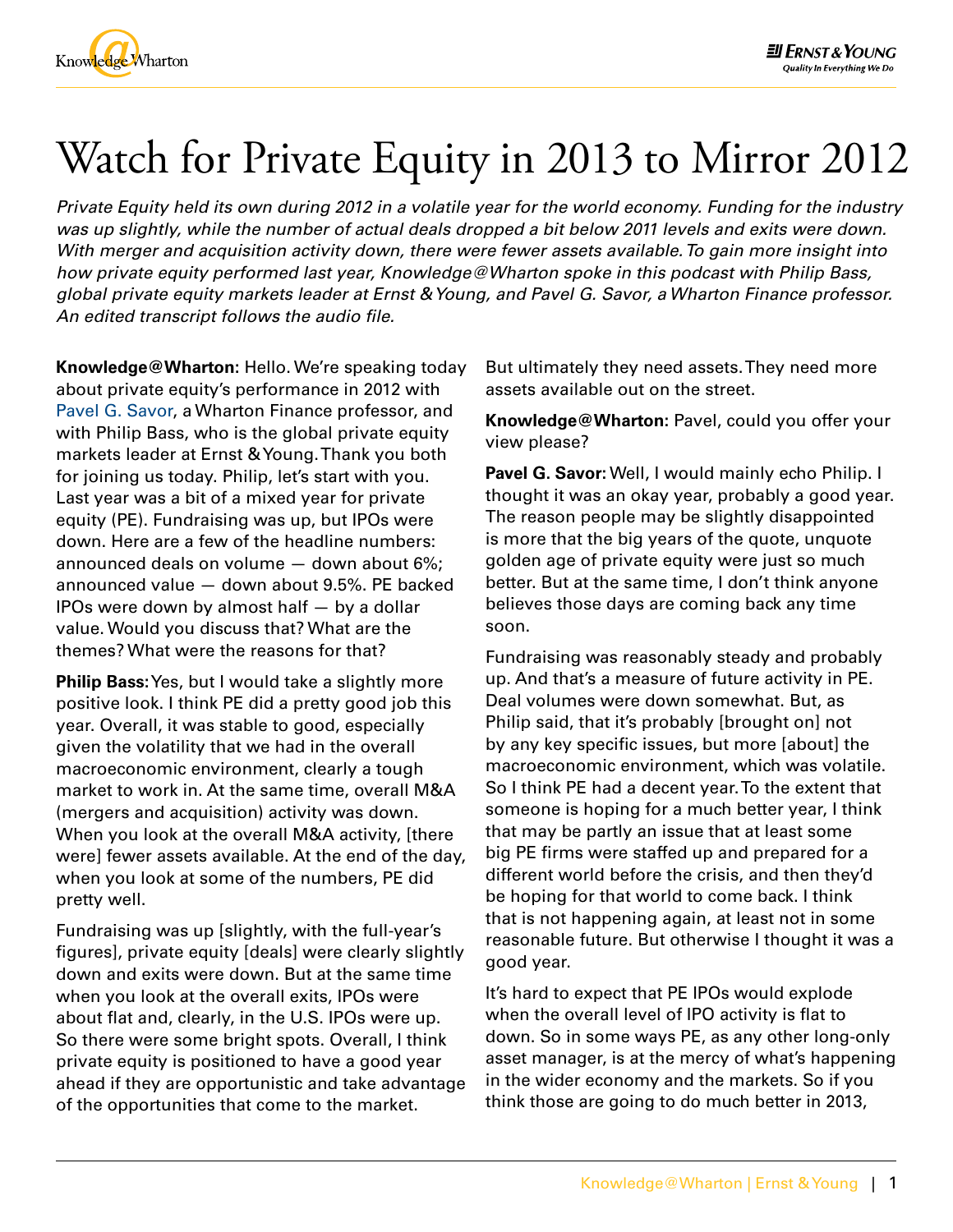

PEs going to do much better. And if you're, as I am, all a bit less optimistic, then you would expect 2013 to not be too different from 2012.

**Knowledge@Wharton:** The number of exits for IPOs and the number of M&A deals declined in 2012 in dollar terms — maybe by the number of deals not so much. But the deals that floated, however, appeared to have performed well. Could you comment on that? Because what you've said so far, I think, is that this is a bit of a relative case where, given what's happening in the economy and the other markets, private equity has performed relatively decently.

**Bass:** You're right. There clearly were lower volumes of IPOs. But when you take a look at after-market returns, on a market-weighted average basis, then PE IPOs on average increased 11% their first day as a public company. But more importantly, the majority of these companies held onto those initial gains and through close to the end of the year, there was about a 14% return above and beyond the offer price, the initial price they went out at. So overall they've been performing well in the market. And when you look out into 2013, there are 57 or so private equity companies still in the pipeline — \$11.8 billion in value ultimately making up about 10% of the IPO pipeline.

So IPOs will continue to be something that private equity looks at. It's a very viable and a strong exit choice, depending upon the kind of company. But the key is going to be patience and flexibility because, as the professor said,  $-$  it truly doesn't look like 2013 will be much different than 2012. There will continue to be volatility in the market and that will translate into volatility in the IPO market as well. So private equity will open and shut during the year. And during the time periods that it's open, there will be private equity IPO activity.

**Knowledge@Wharton:** Pavel, do you tend to agree with those views?

**Savor:** Yes. And what we saw in 2012 is not too different from what researchers have

documented over the years. PE-backed IPOs, and here I am distinguishing all of this from venture capital, tend to do reasonably well unless they are quick flips, i.e., when PE firms very quickly sell IPO stakes they've only recently bought, otherwise they tend to do well. There are a number of explanations for this that people have offered. So 2012, in that way, is no anomaly.

Now in terms of future IPOs, given the size of some of the key deals, especially the ones that are remaining from the past years, IPOs in some way seem to be almost the only viable exit given the size of these businesses. Very few strategic buyers are out there. Given the size, it's hard to sell to other PE firms at the price that sponsors find attractive. So they will have to tap the IPO market, which is notoriously volatile and very quickly, especially if there's volatility, tends to almost shut down. So PE firms will have to be very opportunistic in trying to take advantage of any windows that open, especially given the old deals that they still have not exited — their LPs [limited partners] are pretty eager to monetize those stakes and move on.

**Knowledge@Wharton:** Philip, a recent Ernst & Young report on private equity notes, especially at the largest firms, that PE firms are continuing to diversify into new lines of business. And that's blurring the line between PE and asset managers. Can you discuss this trend, and whether it is coming about by necessity — or is it a natural evolution of the PE industry?

**Bass:** Our view is that it's a natural evolution of the industry and that it's coming about to diversify your earning streams. So when you look at the bigger firms, private equity is still a big part of the business — but you'll see that at the bigger firms at the public private equity managers, they're really getting into hedge funds, venture, distressed debt, fund-of-funds, advisory, a number of different businesses. And ultimately private equity (i.e., buyout) ends up being in that — 25% to 50 % of their assets under management. So it's a way to diversify their earning streams without relying wholly upon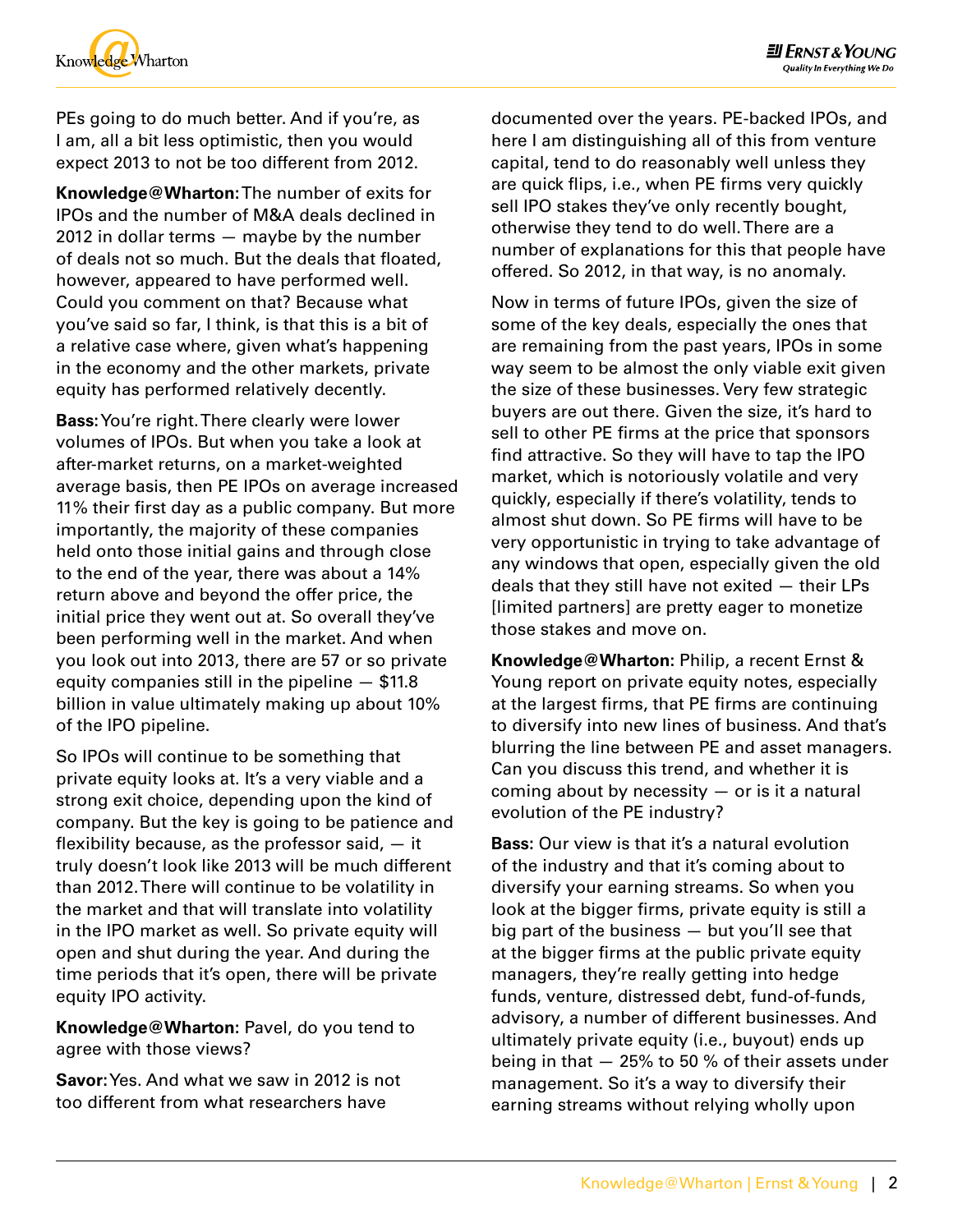

private equity, which as we know, depends, the exit environment to trigger the returns. And therefore some of the alternative asset classes provide more stable and consistent earnings to offset some of the volatility in the private equity asset class.

Clearly, at the larger private equity and the public PE firms we see that trend. We think that that's also beginning to happen in the middle market. We're seeing how the middle market firms, get into debt, into venture capital, and real estate, where they haven't historically gotten into some of those asset classes. And I think it's not as much about coming about by necessity, it's really around opportunity and being opportunistic in the market, and taking advantage of the skill set they have as an active asset manager — taking the expertise they have in private equity  $-$  but also bringing in other resources and applying that expertise to the other asset classes.

**Knowledge@Wharton:** The report mentioned increasing interest in "separate" accounts for some large LPs. Could you explain what that concept involves?

**Bass:** Separate accounts are well established in the traditional asset management state and asset management space. [They] give large LPs, large investors, more control over their investments. It ends up being a more customized solution to meet their investment needs. So this can better integrate and align investments with the LP's overall portfolio objectives, and at the same time provide larger pools of capital to the GPs [general partners] than they might otherwise have access to. It's an arrangement agreed upon between the GP and the LP for the LP to participate in ways beyond the more traditional way that they historically have, investing both, side by side with their more traditional investment.

**Knowledge@Wharton:** Pavel, tech plays have been down, while consumer plays have been up over the year. Could you discuss the reasons that that might be the case?

**Savor:** I think the consumer sector performed reasonably well in 2012 and that probably

explains mostly why we saw this trend. I also think the 2011 numbers may have been slightly skewed by the Skype deal, which was a great exit for PE. But it's hard to think that the industry that PE firms work with would not change over time it's driven largely by what's happening overall in the markets and in the economy…. So if they see opportunities in the consumer retail space, they'll quickly jump in because those may disappear and they may think that tech, which is at least for some firms is reasonably priced, is not something where they can earn adequate returns for their LPs.

Generally the tech space has really only been explored by PE firms as separate from VC. In the first decade of this century, they stayed away because they thought the pricing wasn't right and that these firms are harder to lever up. Now that has changed, but it's still the case that tech companies tend to be more richly valued than other businesses. And that may just make it harder, especially at times when pricing is not depressed for PE firms to earn adequate returns.

**Knowledge@Wharton:** In emerging markets, overall, fundraising was down a little bit, but most observers seemed to be continually bullish on them when it comes to PE and many other things for that matter. Is this simply a period of stabilization now Philip?

**Bass:** Emerging markets go up and down. The amount of activity in any individual market tends to be driven in any given year by whether there were a handful of large transactions. I think saying that, emerging markets are here to stay. There's more capital available in the emerging markets than ever before. What really was a focus on the BRICs is now expanding beyond the BRICs into the frontier markets. So when you take a look, for example, at Latin America, surely Brazil is the big market and quite a bit of focus is there and will continue to be there. But Colombia, Peru, Chile and Mexico are getting quite a bit of attention.

So at the end of the day I think that there will continue to be a lot of focus on the emerging markets, and the story that we've talked about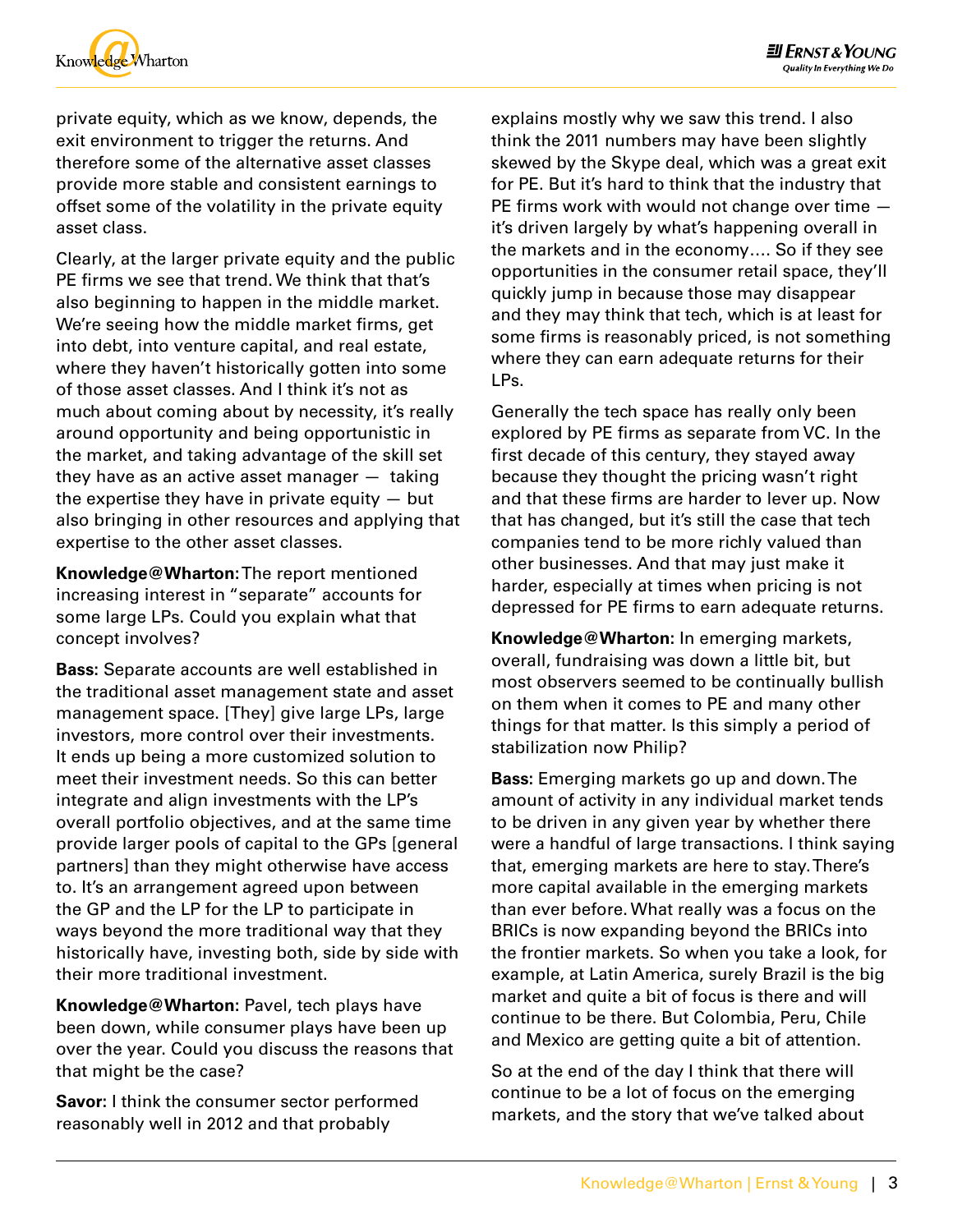

before hasn't changed — it's around higher GDP growth than the more mature markets. [And while] GDP growth dropped in many of those [emerging] markets this year, they were still higher than the mature markets like the U.S. and Europe, and are expected to rise over the next couple of years.

So that's the starting point. But then you factor in a number of other considerations — low private equity penetrations, lack of financing generally in the market, lack of a strong venture capital market — ultimately the combination of all those is a need for capital. And then you combine that with the rising middle class and increased consumerism, and we think, long term, private equity will continue to look at the emerging markets as a great investing opportunity.

## **Knowledge@Wharton:** Pavel?

**Savor:** Well, I think no one would dispute the fact that now and going forward the emerging markets are going to become much more important economically, in general, and probably for PE as well, just as a result of that. So over time they'll become bigger, probably relative to the size of the economy, there'll be more PE activity — those two combined to give you an optimistic view of PE in the emerging markets.

Now a more relevant discussion I think is, at least for PE firms operating out of the U.S., is, will they be the ones to benefit from this. And that is a much more of an open question. I know we'll talk about China in a second, so I quess I can talk about China a little bit. There were some tremendously successful PE deals for a few select U.S.-based PE firms. But apart from that I think it's been a reasonably hard market to penetrate.

And if you think about it, it's not immediately obvious why, for example, Blackstone, and I'm just using it as an example, would be the biggest beneficiary of growth in China and growth in PE activity in China. China is capital rich. Its big banks tend to lend to insiders, which Blackstone still is not. It's a somewhat regulated country

where regulations get enforced selectively. Local firms may be better positioned to operate in that environment than Blackstone.

So, I'm very optimistic about PE activity overall in emerging markets. I'm a little bit less optimistic about how successful large U.S. and Europebased PE firms will be in taking wide advantage of opportunities there. They may occasionally be invited to participate in deals, especially in flagship deals. But after local competitors develop, they may be ultimately better placed to benefit from growth in those markets.

**Knowledge@Wharton:** Philip, I'd like to get your view also [on China] and just to provide a little bit of context, the data shows that domestic IPOs in the first 11 months of 2012 at least, raised only about half of what was raised in 2011. Again, I take your point that sometimes big deals skew the numbers and maybe that's what happened. But I also noticed something in the press that there's something like 800 firms waiting for approval in China to list as an IPO in the domestic Chinese market. And now it looks like China is at least talking about relaxing some of the regulations there that could allow more companies to get involved in PE listings outside of the country. Would you discuss China's performance over 2012 and also what you make of this new relaxing of the regulation that's being talked about?

**Bass:** You've touched on a couple key points. One, the regulatory environment hasn't been the friendliest in China. But at the same time, I think it's also been impacted by the greater macroeconomic environment as well. China's been impacted in the IPO market and again we know China-focused IPOs haven't fared that well in the U.S. exchanges either. [Regarding] regulatory environment developments in the region, there looks to be some encouraging news in that area. And it looks like some new regulations are going to be instituted pretty rapidly that help deal with the 800 firms waiting for approval [for pending IPOs] and really open up the market.